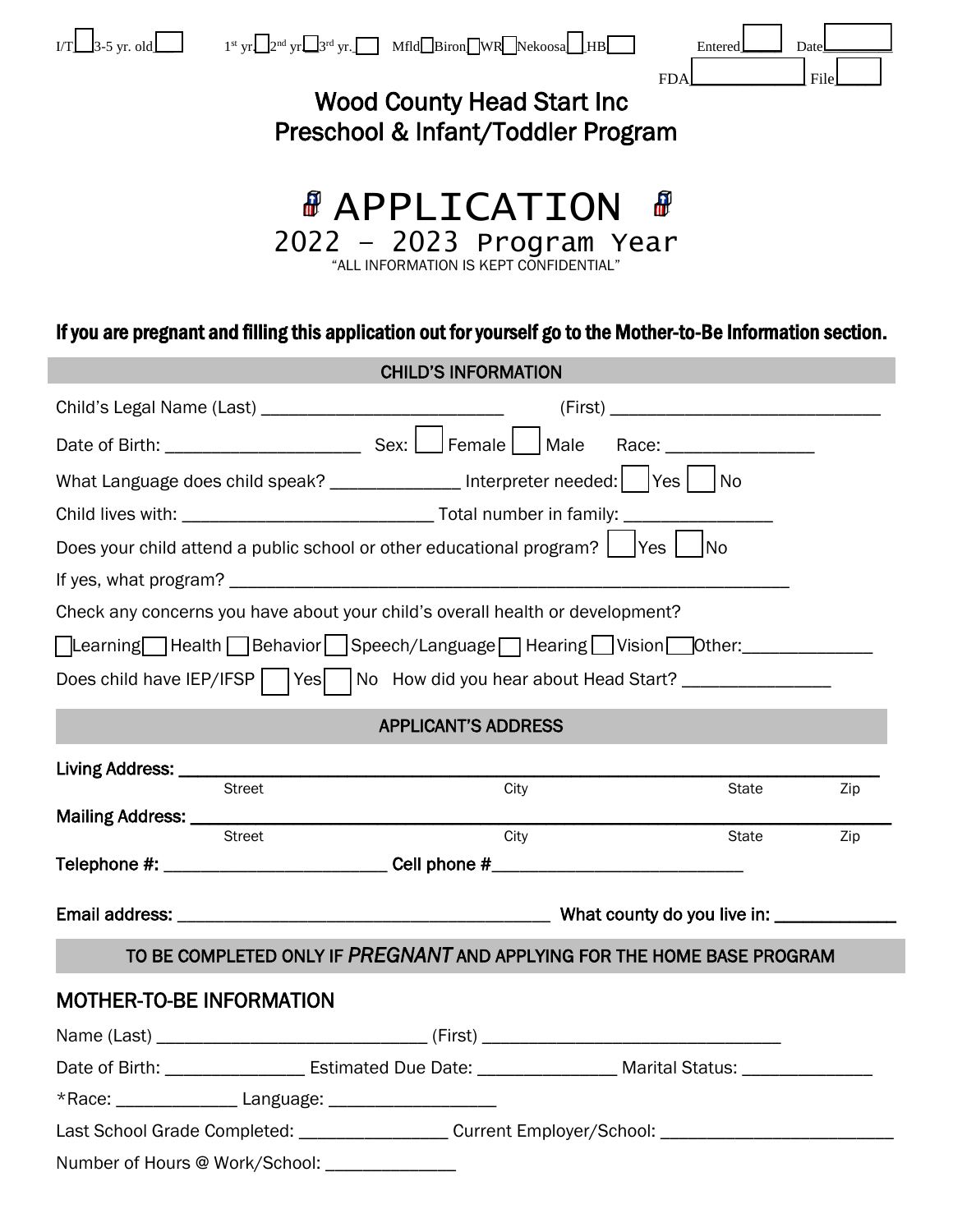| <b>FAMILY INFORMATION</b>                                                                                                              |                                                                                                                |  |  |
|----------------------------------------------------------------------------------------------------------------------------------------|----------------------------------------------------------------------------------------------------------------|--|--|
| My Living Address is: $\vert$ $\vert$ My own residence $\Box$<br> With relatives/friends □                                             |                                                                                                                |  |  |
| My own residence with relatives/friends<br>Other: ____________________<br>$\mathbf{I}$                                                 |                                                                                                                |  |  |
| Do you own or rent: $\vert$ $\vert$ Own<br>Rent                                                                                        | Other: __________________                                                                                      |  |  |
|                                                                                                                                        | Housing Type: Apartment   House   Duplex   Mobile Home   Shelter   Dther: ____________                         |  |  |
| <b>Veteran</b>   Yes<br>$\vert$ No                                                                                                     |                                                                                                                |  |  |
| Parent Military Deployment:  <br>$\rm Yes$<br> No                                                                                      |                                                                                                                |  |  |
|                                                                                                                                        |                                                                                                                |  |  |
|                                                                                                                                        |                                                                                                                |  |  |
|                                                                                                                                        |                                                                                                                |  |  |
|                                                                                                                                        |                                                                                                                |  |  |
| <b>Street</b><br>Telephone #: ___________________________Cell phone #:___________________________                                      | City/State<br>Zip                                                                                              |  |  |
| Date of Birth: ________________ Marital Status: __________                                                                             |                                                                                                                |  |  |
| *Race: _______________Language: _____________________Last School Grade Completed: _________________                                    |                                                                                                                |  |  |
|                                                                                                                                        |                                                                                                                |  |  |
|                                                                                                                                        |                                                                                                                |  |  |
|                                                                                                                                        |                                                                                                                |  |  |
| <b>Street</b>                                                                                                                          | City/State<br>Zip                                                                                              |  |  |
| Telephone #: __________________________Cell phone #_____________________________                                                       |                                                                                                                |  |  |
| Date of Birth: Marital Status: Marital Status:                                                                                         |                                                                                                                |  |  |
| *Race: _______________Language: _____________________Last School Grade Completed: ____                                                 |                                                                                                                |  |  |
|                                                                                                                                        |                                                                                                                |  |  |
| Guardian (if applicable) Name (Last) ________________________________(First) _______________________                                   |                                                                                                                |  |  |
| Relation to Child: (check one) Foster Aunt   Grandparent   Other: ______________                                                       |                                                                                                                |  |  |
| Date of Birth: _______________ Marital Status: _________                                                                               |                                                                                                                |  |  |
|                                                                                                                                        |                                                                                                                |  |  |
|                                                                                                                                        |                                                                                                                |  |  |
| *Race: _______________Language: _____________________Last School Grade Completed: _________________                                    |                                                                                                                |  |  |
|                                                                                                                                        |                                                                                                                |  |  |
| <b>Family Type:</b>                                                                                                                    |                                                                                                                |  |  |
| Two Parent Family (includes Step-Parents)<br>Single Parent Family (father only)<br>Single Parent Family (father only) living w/partner | Single Parent Family (mother only)<br>Single Parent Family (mother only) living w/partner<br>Other relative(s) |  |  |

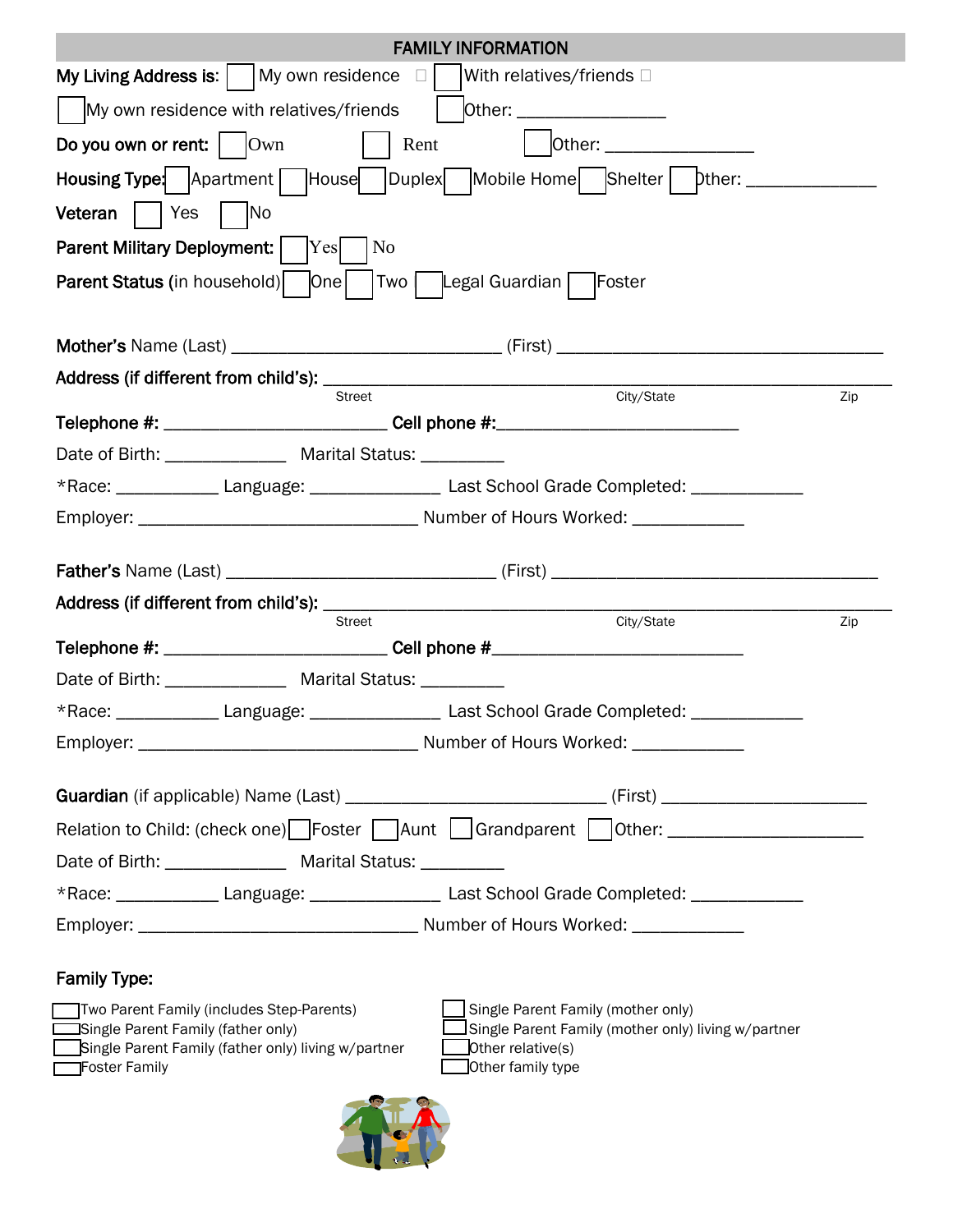## OTHER MEMBERS IN HOUSEHOLD YOU SUPPORT

| First and Last Name | Date of Birth | Sex | Relationship to Child<br>Brother, Sister, Uncle) |
|---------------------|---------------|-----|--------------------------------------------------|
|                     |               |     |                                                  |
|                     |               |     |                                                  |
|                     |               |     |                                                  |
|                     |               |     |                                                  |
|                     |               |     |                                                  |
|                     |               |     |                                                  |

| <b>PUBLIC ASSISTANCE</b>                                                                                                                      |                                                                                                                         |  |
|-----------------------------------------------------------------------------------------------------------------------------------------------|-------------------------------------------------------------------------------------------------------------------------|--|
| (Check all that apply)<br>WIC<br>Food Stamps<br><b>Energy Assistance</b><br><b>Childcare Assistance</b>                                       | Supplemental Security Income (SSI)<br>Foster Care/Adoption Subsidy<br><b>Housing Assistance</b><br>Wisconsin Works (W2) |  |
| Does the child you are applying for have medical insurance? $\Box$ Yes<br>l No<br>Medical Assistance/Badger Care<br><b>Private</b><br>If yes: |                                                                                                                         |  |

## RELEASE OF INFORMATION

I give permission for Wood County Health Dept (Immunization Records, Lead and Hemoglobin), Wood

County Head Start, Department of Human Services, Wisconsin Health Services and/or WIC to

release/access information for my family to Wood County Head Start staff in order to verify services.

Applications cannot be fully processed without household income information & verification.

| <b>Parent Signature:</b> | Date: |
|--------------------------|-------|
|--------------------------|-------|